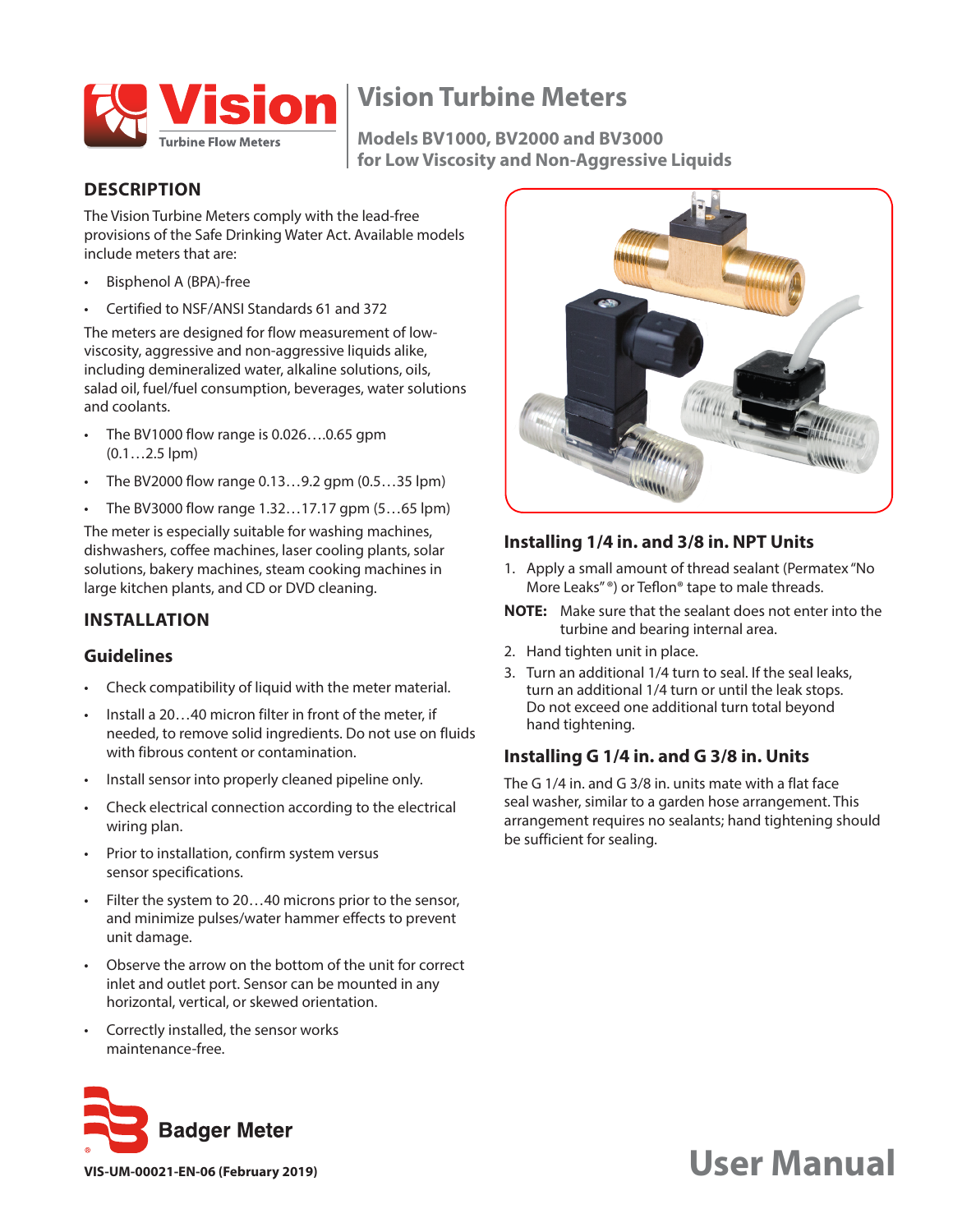# **ELECTRICAL CONNECTIONS**

### **Output Signal**

The output signal is a square wave signal where the frequency is proportional to the flow rate. An external, user-supplied pull-up resistor is required to ensure that the open collector will sink less than 20 mA. Applying a current greater than 20 mA may damage the sensor.

### **Wiring Diagram**

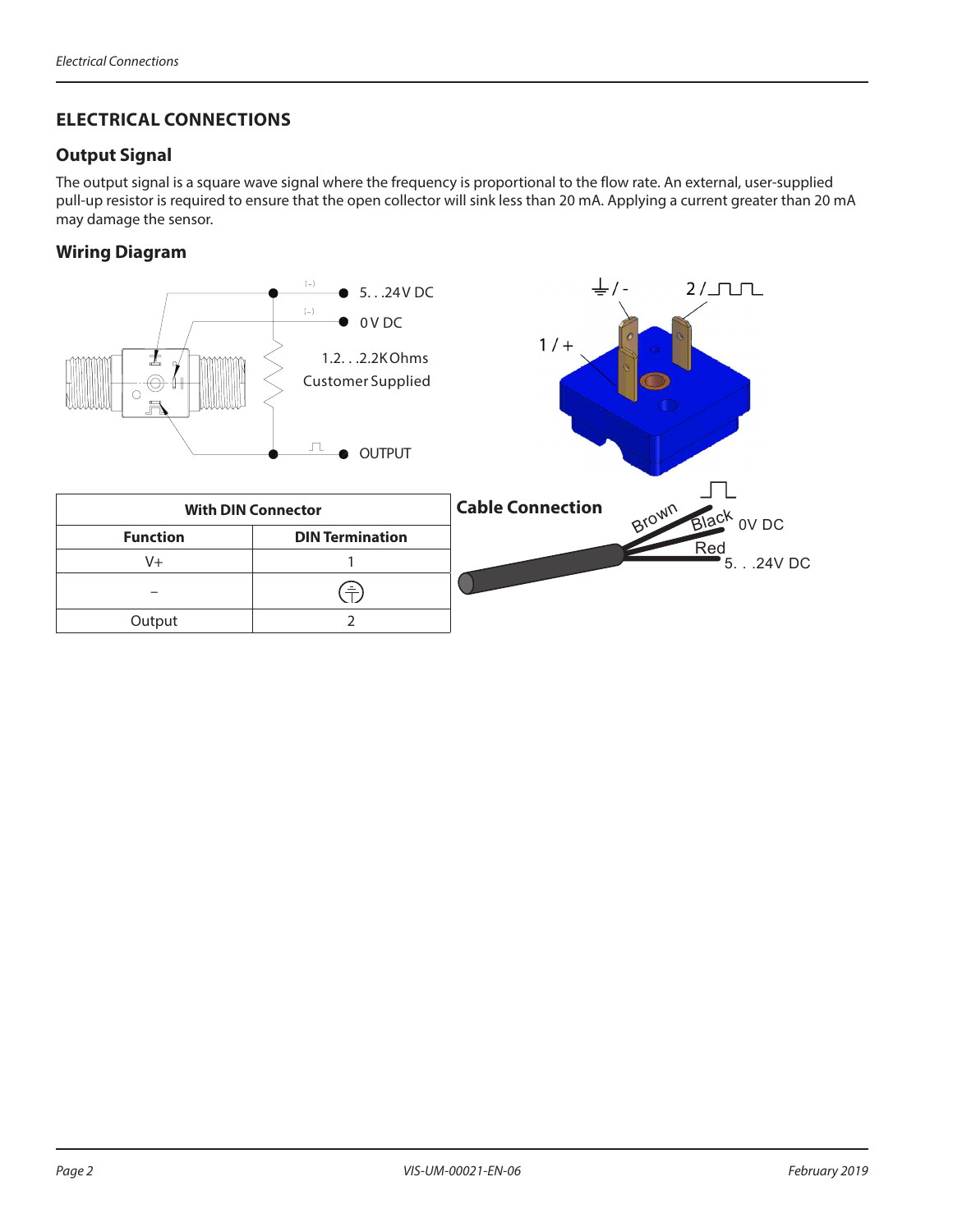# **SPECIFICATIONS**

| <b>Model</b>                 |                 | BV1000*                                                                                      |                                                                                         | <b>BV3000</b>        |                 |               |            |                 |                 |  |  |  |  |  |  |
|------------------------------|-----------------|----------------------------------------------------------------------------------------------|-----------------------------------------------------------------------------------------|----------------------|-----------------|---------------|------------|-----------------|-----------------|--|--|--|--|--|--|
|                              |                 | 025                                                                                          | 050                                                                                     | 075                  | 100             |               | 250        | 350             | 650             |  |  |  |  |  |  |
| <b>Flow Range</b>            |                 | 0.026                                                                                        | 0.13                                                                                    | 0.13<br>0.26<br>0.26 |                 | 0.26          | 0.53       | 1.3217.17 gpm   |                 |  |  |  |  |  |  |
|                              |                 | 0.65 gpm                                                                                     | $1.3$ gpm                                                                               | $2.0$ gpm            | $2.7$ qpm       | $4.0$ gpm     | $6.6$ gpm  | $9.2$ qpm       |                 |  |  |  |  |  |  |
|                              |                 | $0.12.5$ lpm                                                                                 | $0.55$ lpm                                                                              | $0.57.5$ lpm         | $110$ lpm       | $115$ lpm     | $125$ lpm  | 235 lpm         | $565$ lpm       |  |  |  |  |  |  |
| K-factor                     |                 | 83,270 ppg                                                                                   | 26100 ppg                                                                               | 17800 ppg            | 12500 ppg       | 8300 ppg      | 3785 ppg   | 2840 ppg        | 795 ppg         |  |  |  |  |  |  |
|                              |                 | 22,000 ppl*                                                                                  | 6900 ppl                                                                                | 4700 ppl             | 3300 ppl        | 2200 ppl      | $1000$ ppl | 750 ppl         | 210 ppl         |  |  |  |  |  |  |
| DN <sub>mm</sub>             |                 | 5 mm                                                                                         | 6 <sub>mm</sub>                                                                         | 8 mm                 | 6 <sub>mm</sub> | 8 mm          | 8 mm       | 8 <sub>mm</sub> | $12 \text{ mm}$ |  |  |  |  |  |  |
| <b>Operating Pressure</b>    |                 |                                                                                              |                                                                                         |                      |                 |               |            |                 |                 |  |  |  |  |  |  |
| <b>Burst Pressure</b>        |                 |                                                                                              | $~100$ bar                                                                              |                      |                 |               |            |                 |                 |  |  |  |  |  |  |
| Inlet / Outlet ports         |                 | 1/4 in, NPT                                                                                  | 3/4 in. NPT                                                                             |                      |                 |               |            |                 |                 |  |  |  |  |  |  |
|                              |                 | or G 1/4 in.                                                                                 |                                                                                         | or                   |                 |               |            |                 |                 |  |  |  |  |  |  |
|                              |                 | G 3/8 in. (BSPP)<br>(BSPP)<br>G 3/4 in. (BSPP)                                               |                                                                                         |                      |                 |               |            |                 |                 |  |  |  |  |  |  |
| <b>Operating Temperature</b> |                 | $-4212^{\circ}$ F ( $-20100^{\circ}$ C)                                                      |                                                                                         |                      |                 |               |            |                 |                 |  |  |  |  |  |  |
| <b>Accuracy</b>              |                 | $±$ 3% of reading                                                                            |                                                                                         |                      |                 |               |            |                 |                 |  |  |  |  |  |  |
| <b>Repeatability</b>         |                 | < 0.50 % under the same operating conditions                                                 |                                                                                         |                      |                 |               |            |                 |                 |  |  |  |  |  |  |
| <b>Viscosity</b>             |                 | up to 16 cSt                                                                                 |                                                                                         |                      |                 |               |            |                 |                 |  |  |  |  |  |  |
|                              |                 | Round cable 3 x AWG 24 with free cable ends                                                  |                                                                                         |                      |                 |               |            |                 |                 |  |  |  |  |  |  |
| <b>Electrical Connection</b> |                 | or                                                                                           |                                                                                         |                      |                 |               |            |                 |                 |  |  |  |  |  |  |
| Filter                       |                 | $*3$ -pin (2.8 $\times$ 0.5) mini DIN connector, EN 60529<br>* Mating connector is included. |                                                                                         |                      |                 |               |            |                 |                 |  |  |  |  |  |  |
|                              |                 | 2040 microns recommended                                                                     |                                                                                         |                      |                 |               |            |                 |                 |  |  |  |  |  |  |
| <b>Input Power</b>           |                 | 524V DC                                                                                      |                                                                                         |                      |                 |               |            |                 |                 |  |  |  |  |  |  |
| <b>Power Consumption</b>     |                 | $\sim 8 \text{ mA}$                                                                          |                                                                                         |                      |                 |               |            |                 |                 |  |  |  |  |  |  |
| <b>Output (Hz)</b>           |                 | NPN sinking open collector                                                                   |                                                                                         |                      |                 |               |            |                 |                 |  |  |  |  |  |  |
| <b>Output Current</b>        |                 | Max. 20 mA (Pull-up resistor required. See wiring diagram in User Manual.)                   |                                                                                         |                      |                 |               |            |                 |                 |  |  |  |  |  |  |
| <b>Materials</b>             | <b>Housing</b>  | PA12 Trogamid (NSF/ANSI 61 and 372 certified)                                                |                                                                                         |                      |                 |               |            |                 |                 |  |  |  |  |  |  |
|                              |                 | Brass CuZn38AI-C (complies with lead-free provisions of the Safe Drinking Water Act)         |                                                                                         |                      |                 |               |            |                 |                 |  |  |  |  |  |  |
|                              | <b>Turbine</b>  |                                                                                              |                                                                                         |                      |                 |               |            |                 |                 |  |  |  |  |  |  |
|                              | <b>Bearings</b> |                                                                                              |                                                                                         |                      |                 | Graphite/PTFE |            |                 |                 |  |  |  |  |  |  |
| Weight                       |                 | $\sim$ 0.35 oz<br>(10q)                                                                      |                                                                                         | $~1.23$ oz (35 g)    |                 |               |            |                 |                 |  |  |  |  |  |  |
| <b>Approvals</b>             |                 |                                                                                              | KTW and W270 approval for drinking water. FDA approved materials. Meets 21 CFR 175.300. |                      |                 |               |            |                 |                 |  |  |  |  |  |  |

\* The previous generation of Model 025 had a K-factor of 18,500 ppl.

# **Pressure Drop Chart**

|                                                                                                  | <b>Type</b><br><b>Ipm</b><br>gpm |                | <b>Part Number</b>       |         |                          |                          |                          |                          |       |                          |                          |                          |                          |                          |       |                          |                                |      |
|--------------------------------------------------------------------------------------------------|----------------------------------|----------------|--------------------------|---------|--------------------------|--------------------------|--------------------------|--------------------------|-------|--------------------------|--------------------------|--------------------------|--------------------------|--------------------------|-------|--------------------------|--------------------------------|------|
|                                                                                                  |                                  |                | 025                      |         | 050                      |                          | 075                      |                          | 100   |                          | 150                      |                          | 250                      |                          | 350   |                          | 650                            |      |
|                                                                                                  | –                                | —              | psi                      | bar     | psi                      | bar                      | psi                      | bar                      | psi   | bar                      | psi                      | bar                      | psi                      | bar                      | psi   | bar                      | psi                            | bar  |
| <b>Pressure</b><br>$Drop$ $\Delta p$<br>with Water<br><b>Flow at</b><br>68°F<br>$(20^{\circ} C)$ | 0.13                             | 0.5            | 0.29                     | 0.02    | $\overline{\phantom{0}}$ | $\overline{\phantom{0}}$ |                          | —                        | —     | —                        | $\overline{\phantom{0}}$ | $\overline{\phantom{0}}$ | $\overline{\phantom{0}}$ | $\overline{\phantom{0}}$ |       |                          | $\hspace{0.05cm}$              | —    |
|                                                                                                  | 0.26                             | 1              | 0.73                     | 0.05    | < 0                      | < 0                      | <0                       | <0                       | <0    | <0                       | < 0                      | < 0                      | < 0                      | <0                       | <0    | <0                       | —                              | —    |
|                                                                                                  | 0.40                             | 1.5            | 2.18                     | 0.15    | $\overline{\phantom{0}}$ | $\overline{\phantom{0}}$ |                          | —                        | —     | $\overline{\phantom{0}}$ | $\overline{\phantom{0}}$ | $\overline{\phantom{0}}$ | $\overline{\phantom{0}}$ |                          |       |                          | —                              | —    |
|                                                                                                  | 0.53                             | $\overline{2}$ | $3.63*$                  | $0.25*$ | <0                       | <0                       | 0.87                     | 0.06                     | <0    | <0                       | 0.73                     | 0.05                     | <0                       | <0                       | <0    | <0                       | $\overbrace{\phantom{123321}}$ |      |
|                                                                                                  | 1.32                             | 5              |                          |         | 1.74                     | 0.12                     | 2.90                     | 0.20                     | 0.73  | 0.05                     | 2.90                     | 0.20                     | 0.73                     | 0.05                     | 0.73  | 0.05                     | 0.00                           | 0.00 |
|                                                                                                  | 2.64                             | 10             |                          |         | 5.80                     | 0.40                     | 10.15                    | 0.70                     | 2.90  | 0.20                     | 5.80                     | 0.40                     | 2.47                     | 0.17                     | 2.18  | 0.15                     | 0.14                           | 0.01 |
|                                                                                                  | 3.96                             | 15             |                          |         | 13.05                    | 0.90                     |                          |                          | 5.80  | 0.40                     |                          |                          | 3.92                     | 0.27                     | 3.63  | 0.25                     | 0.29                           | 0.02 |
|                                                                                                  | 5.28                             | 20             |                          |         | 18.85                    | 1.30                     | $\overline{\phantom{0}}$ |                          | 10.15 | 0.70                     | $\overline{\phantom{0}}$ | $\overline{\phantom{m}}$ | 6.96                     | 0.48                     | 6.53  | 0.45                     | 0.72                           | 0.05 |
|                                                                                                  | 6.60                             | 25             | $\overline{\phantom{0}}$ | —       | —                        | $\overline{\phantom{0}}$ | --                       | $\overline{\phantom{0}}$ | —     | —                        | —                        | $\overline{\phantom{0}}$ | 9.43                     | 0.65                     | 8.70  | 0.60                     | 1.02                           | 0.07 |
|                                                                                                  | 7.93                             | 30             | $\overline{\phantom{0}}$ | –       | --                       | __                       | –                        | –                        | –     | $\overline{\phantom{0}}$ | $\overline{\phantom{0}}$ | $\overline{\phantom{0}}$ | —                        | $\overline{\phantom{0}}$ | 13.34 | 0.92                     | 1.59                           | 0.11 |
|                                                                                                  |                                  | 35             | $\overline{\phantom{0}}$ |         | $\overline{\phantom{0}}$ | —                        | __                       | —                        | —     | $\overline{\phantom{0}}$ | —                        | $\overline{\phantom{0}}$ | —                        | $\overline{\phantom{0}}$ |       | $\overline{\phantom{0}}$ | 2.03                           | 0.14 |
|                                                                                                  |                                  | 40             |                          |         | —                        | $\overline{\phantom{0}}$ |                          | —                        | —     | —                        | —                        | $\hspace{0.05cm}$        | —                        |                          |       |                          | 2.61                           | 0.18 |
|                                                                                                  |                                  | 45             | $\overline{\phantom{0}}$ | –       | $\overline{\phantom{0}}$ | $\overline{\phantom{0}}$ |                          | —                        | –     | $\overline{\phantom{0}}$ | $\overline{\phantom{0}}$ |                          | —                        | $\overline{\phantom{0}}$ |       |                          | 3.34                           | 0.23 |
|                                                                                                  |                                  | 50             |                          |         | —                        | $\overline{\phantom{0}}$ |                          | —                        | —     | —                        | —                        | $\hspace{0.05cm}$        | —                        | —                        |       |                          | 4.06                           | 0.28 |
|                                                                                                  |                                  | 55             | $\overline{\phantom{0}}$ |         | —                        | —                        |                          | —                        | —     | —                        | —                        |                          | —                        |                          |       |                          | 4.93                           | 0.34 |
|                                                                                                  |                                  | 60             | $\overline{\phantom{0}}$ | –       | —                        | __                       | –                        | —                        | –     | –                        | —                        | —                        | —                        |                          | –     | —                        | 5.80                           | 0.40 |
|                                                                                                  |                                  | 65             | –                        |         | —                        | --                       | –                        | –                        | –     | --                       | —                        | —                        | —                        | —                        |       |                          | 6.82                           | 0.47 |

\*Value applies to 0.66 gpm (2.50 lpm)